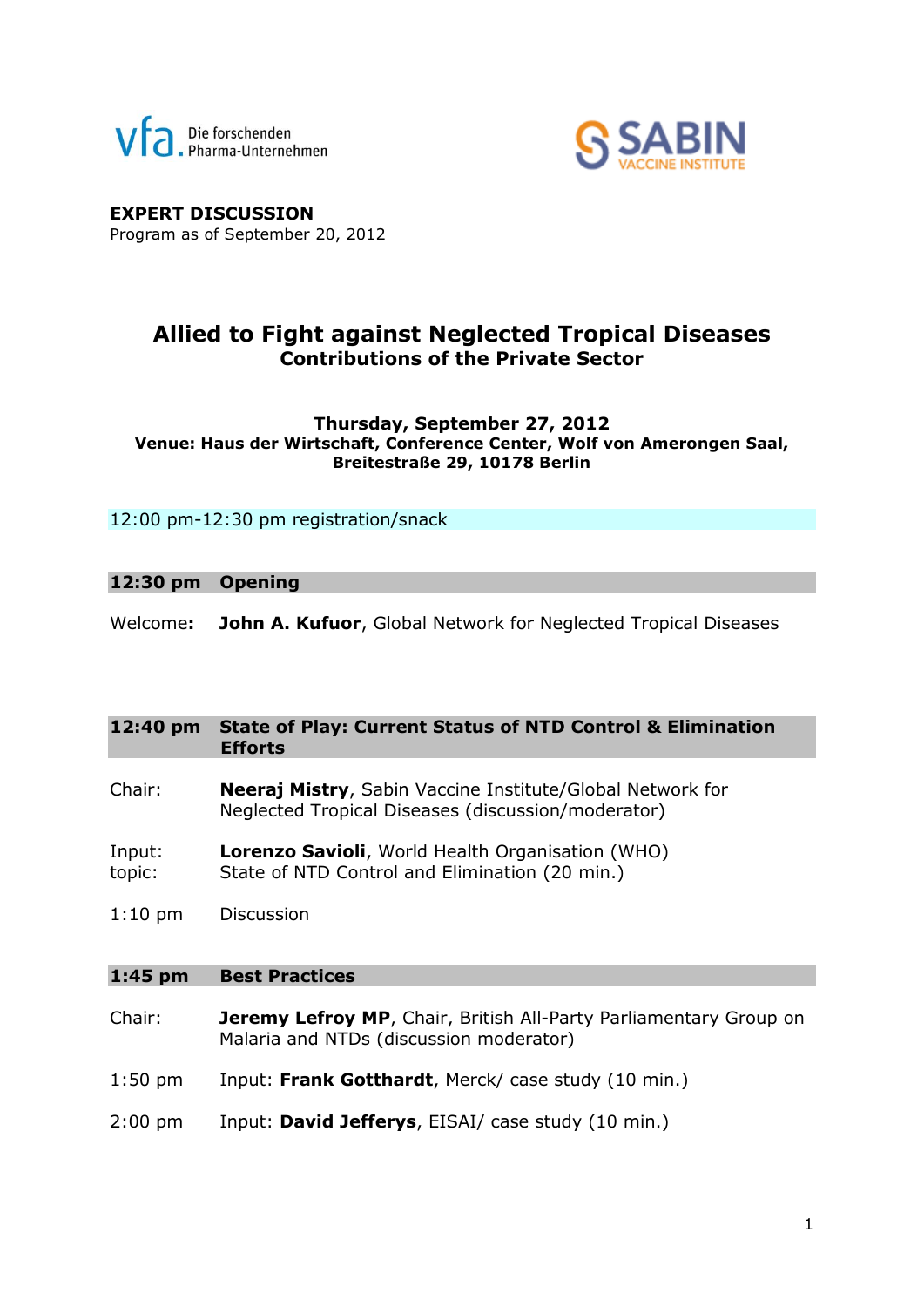- 2:10 pm Input: **Solveig Haupt**, Sanofi / case study (10 min.)
- 2:20 pm Input: Michael Schöttler, Bayer Healthcare AG/ case study (10 min.)
- 2:30 pm Discussion
- 3:00 pm Coffee break (30 min.)

#### **3:30 pm Partnerships for the Future; Bridge Builders of Tomorrow**

- Chair: **Dr. Julie Jacobson**, Bill and Melinda Gates Foundation
- 3:35 pm Input: **Dr. Gisela Schneider**, German Institute for Medical Mission, (DIFÄM): The role of faith-based and civil society organizations is crucial – what do we need from the pharmaceutical industry? (10 min.)
- 3:45 pm Input: **Dr. Martin Kollmann**, Christoffel Blind Mission (CBM): The cooperation with the private sector in longest-running health partnership MDP – lessons learned (10 min.)
- 3:55 pm Input**: Dr. Nathalie Strub**, Drugs for Neglected Disease initiative (DNDi) – The need for new medicines – setting priorities (10 min.)
- 4:05 pm Discussion

#### **4:30 pm Next steps following the London Declaration:**

#### **Chair: Prof. Dr. Rolf Dieter Horstmann**, Bernhard Nocht Institut

Round table with all participants' discussion on equal footing

#### 5:15 pm expert meeting concludes

#### **5:30 pm Transfer to evening panel discussion**